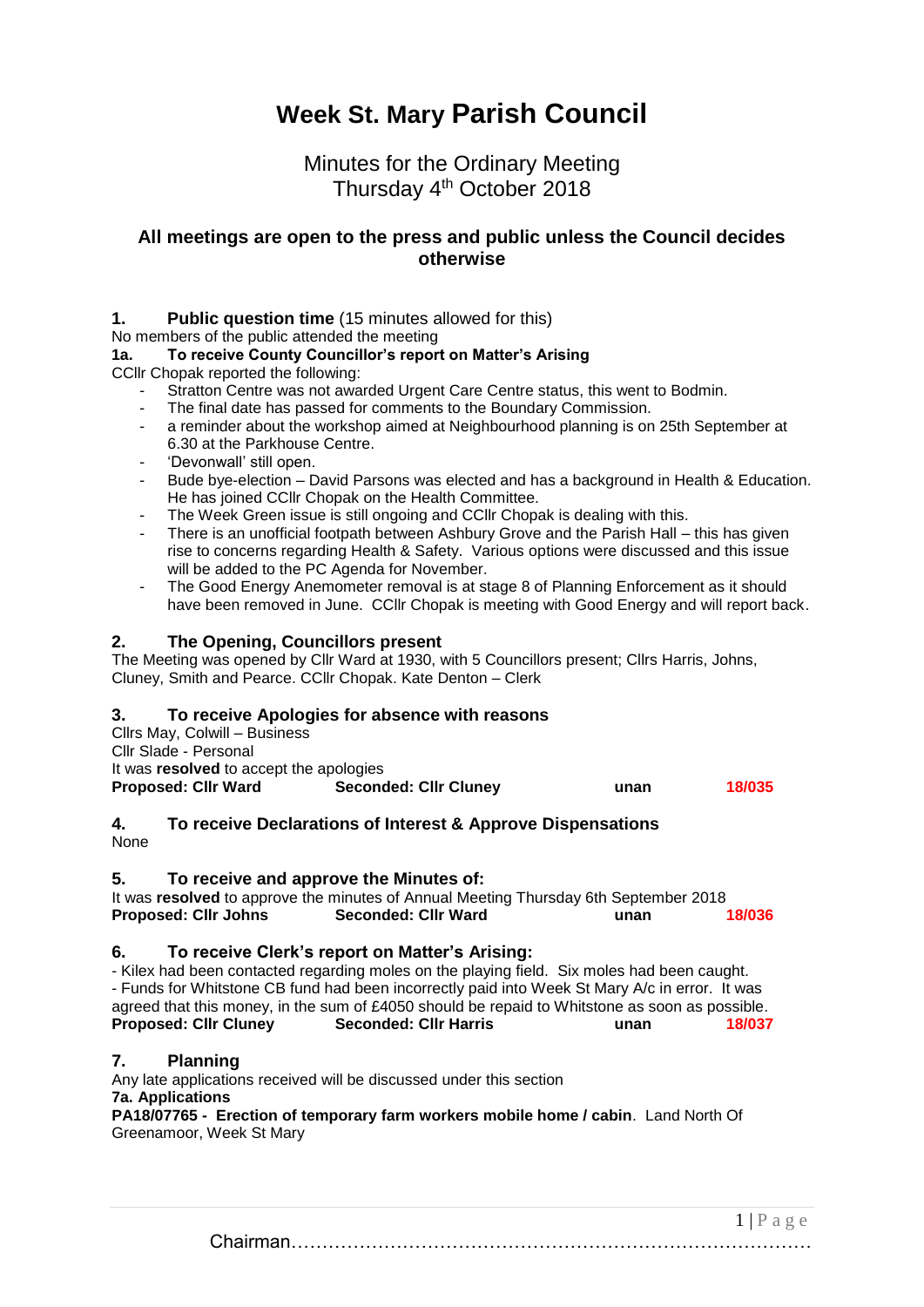After discussion it was agreed that there is no objection to this application but if permission is granted, as a temporary building there should be a finite term applied upon which the permission needs

renewal or the building will be removed. It was suggested that this should be 5 years. **Proposed: Cllr Smith Seconded: Cllr Pearce unan 18/038**

**PA18/08314 - Erection of a commercial building for B2 and B8 use**, Week Orchard, Gwel Teg Road From Sharlands Road To Waxhill, Marhamchurch

After discussion it was agreed that the Parish Council is extremely concerned about access and egress to a minor road on a dangerous bend.<br>**Proposed: CIIr Pearce Seconded: CIIr Clunev** 

**Proposed: Cllr Pearce Seconded: Cllr Cluney unan 18/039 7b. Decisions**

**PA18/08538** - **Prior notification for the erection of a agricultural building to store straw, hay, fodder and machinery.** Delabole Farm Week St Mary – prior approval not required

#### **8. Portfolio Reports:**

**Public Transport –** No change at present but still difficult.

**Community Policing –** Merger with Devon & Dorset forces on hold.

**Playground** –. The annual safety audit has been carried out by Len. There are a few issues but none are major. Discussions will take place as to whether the Wayleave monies can be invested in the repairs. The fencing at the top of the pitch has been done as is looking good. The old electricity shed needs to be dismantled and the works signed off. Cllr Cluney has a list of repairs to be done. **Highways**, **Footpaths & Greens** – On the way to Week Orchard, near the farm there is a large pothole to be reported. Once reported on the new website, pothole repairs are dealt with quickly. **Adult Social Care –** nothing new.

**BAN –** Cllr Smith is unable to attend the meeting on Monday but Cllr Ward will try to attend. **Neighbourhood Plan –** Watching brief

#### **9. Correspondence**

CALC Newsletter – noted

Email regarding Whitstone CB funds – noted and dealt with earlier in the meeting.

#### **10. Agenda Items**

1. To **discuss** and **resolve** on Community Benefit Policy and applications received. There had been no new applications.

2. To **discuss** Co-option to the Parish Council – to be discussed at the next meeting

3. To **discuss** and **resolve** on steps to appoint new Clerk & RFO – several applications had been received and the end date for receipt of applications will be extended to 31<sup>st</sup> October. The position has been advertised with CALC and on Indeed.com. A further advertisement will be placed in the Cornish & Devon newspaper and in WSM Community Shop. Although not essential, a degree of local knowledge is desirable.

4. To discuss the footpath on the lower green – 8 – 9 responses had been received and Cllr Ward will email the forms for Councillors to distribute. It will then be possible to put in an application. 5. GDPR training had taken place prior to this meeting and it had been resolved to adopt several policies to enable the PC to progress its commitment.

#### **11. Accounts**

| Balances 30th September 2018 |                                                           |
|------------------------------|-----------------------------------------------------------|
| <b>Current Account</b>       | £34,948.04 tbc (includes £4050 belonging to Whitstone CB) |
| Reserve Account              | 0 69                                                      |
| Monmouth BS                  | £ 7.584.31                                                |
| <b>Community Benefit</b>     | £ 6.085.35 (included in Curr/Ac)                          |

#### **11b. To approve Accounts for Payment**

| Whitstone PC                | Refund of CB funds     | Chq 1510 | £4,050.00 |
|-----------------------------|------------------------|----------|-----------|
| <b>Stayput Fencing</b>      | Playing field fence    | Chq 1511 | £756.00   |
| <b>CCC</b>                  | Loan repayment         | Chq 1512 | £975.00   |
| <b>Clerk</b>                | Wages & mileage        | Chq 1513 | £165.77   |
| <b>PKF Littlejohn</b>       | <b>External Audit</b>  | Chq 1514 | £240.00   |
| JS                          | Toilets, Grass cutting | Chq 1515 | £755.00   |
| WSM Community Shop CB grant |                        | Chq 1516 | £750.00   |